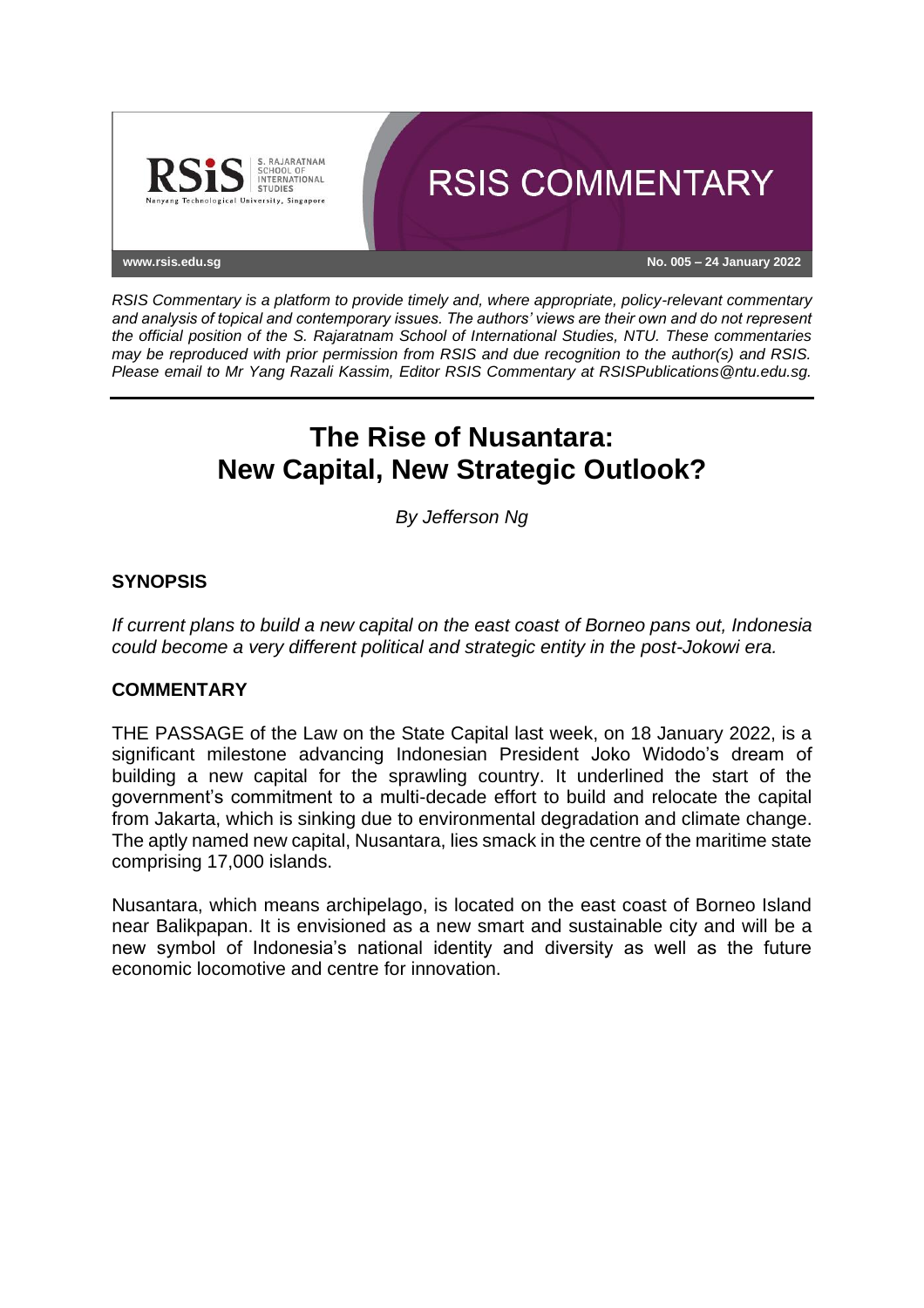#### **MOVING THE CAPITAL: FROM JAKARTA TO NUSANTARA**



*Nusantara in east Kalimantan, Borneo: Indonesia's capital will move here from Jakarta which is sinking due to environmental degradation and climate change. -- Image from University of Sydney*

## **New Capital With a Difference**

The central government can now proceed with the first stage of development from 2022 to 2024 by building a new presidential palace and government offices in the new capital region. The goal is to move the [presidential office and key ministries](https://nasional.kompas.com/read/2021/12/23/21074791/kantor-presiden-dan-wapres-mulai-pindah-sebelum-2024-ke-ibu-kota-baru?page=all) (e.g., defence, home affairs, foreign affairs) to Nusantara by late 2023 or early 2024, and hold Indonesia's [national day celebrations](https://nasional.tempo.co/read/1446045/jokowi-upacara-hut-ri-2024-di-ibu-kota-baru-simak-8-perkembangan-terakhir/full&view=ok) on 17 August 2024 in the new capital.

The site will be developed and administered by the Nusantara State Capital Authority ("Capital Authority"). This entity is the name of a provincial government with special characteristics not governed under Indonesia's regional autonomy laws. Instead, it is simultaneously a ministerial level institution led by an unelected head directly appointed by the president, with special powers regulated by a government regulation.

The new system is different from the current arrangement in Jakarta in which an elected governor is supervised by a Regional House of Representatives and accountable to the people of Jakarta during regional elections.

Therefore, the central government does not directly administer government affairs in Jakarta but works with a governor with significant autonomy and independent source of legitimacy. In Jakarta, overlapping authority between central and regional government has impeded the resolution of issues such as those relating to [flood](https://jakarta.bisnis.com/read/20200304/383/1209308/menekan-ego-sektoral-untuk-atasi-banjir-di-jakarta-dan-daerah-penyangga) and [COVID-19](https://www.newmandala.org/can-indonesias-fight-against-covid-19-overcome-troubled-central-regional-coordination/) management.

#### **More Authority for the President?**

As a ministerial-level institution directly accountable to the president, the development of Nusantara under the Capital Authority is less likely to face issues relating to centralregional coordination. However, this means that the authority of the president is also significantly boosted in the new capital vis-a-vis other state institutions, including the Parliament and the Supreme Court.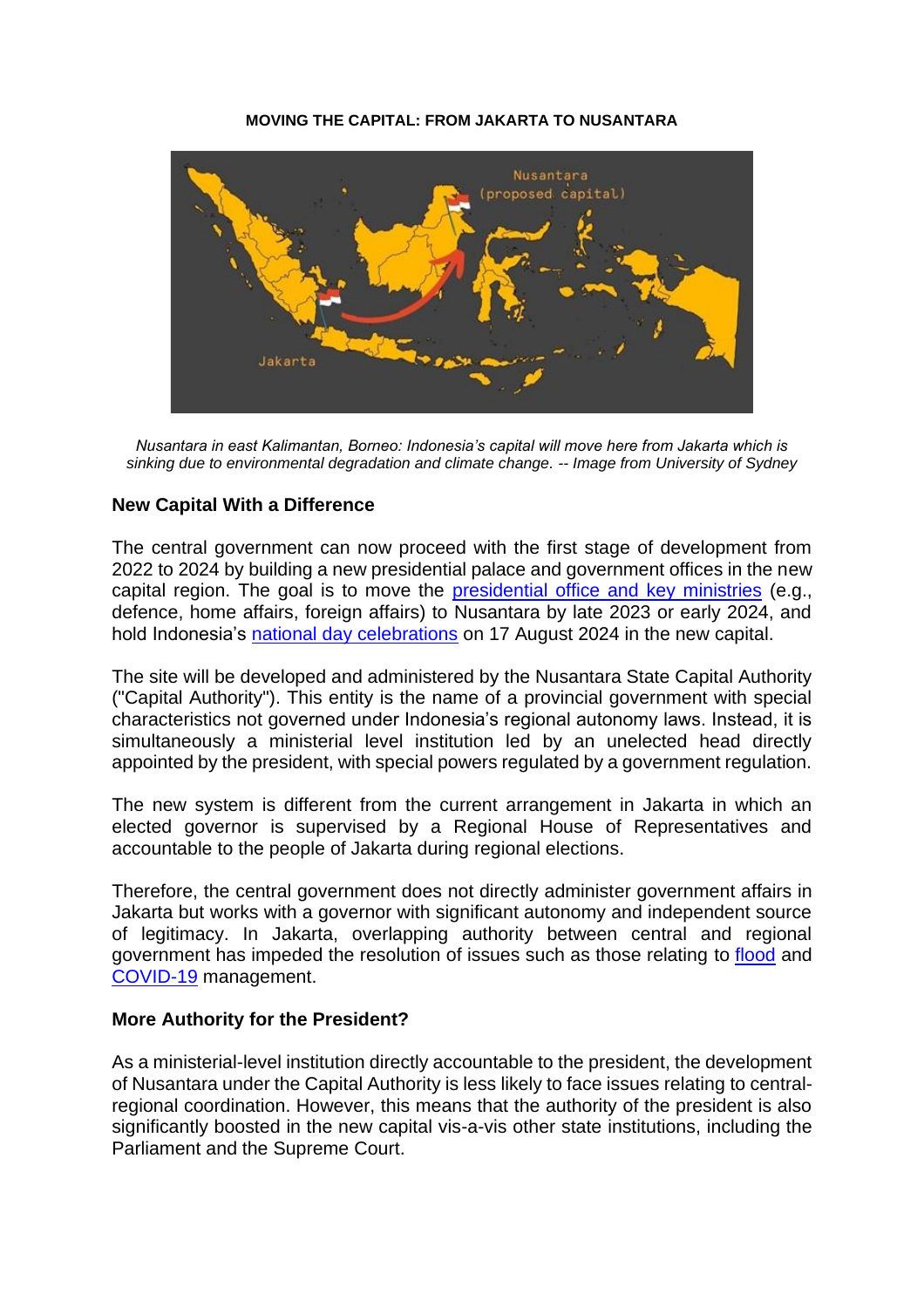Furthermore, members of parliament and the leadership of Indonesia's political parties will reside in the new capital when parliament is in session, thereby distancing themselves from their established networks in Jakarta and Java Island. It is therefore possible that political parties will become more dependent on state funding in future.

Given the gradual strengthening of presidential power during the two terms of President Jokowi, authority may be increasingly recentralised in the presidency, as seen in the Law on Job Creation. That development was marked by a significant rollback of regional government powers towards the centre.

The new capital law also delegates broad discretion and authority to the president. This trend, accentuated by the relocation of the capital, may accelerate in the years ahead and reinforce the presidential bias in Indonesia's political system.

## **Shifting Capital, Shifting Strategic Outlook?**

Historically, the movement of state capitals had tended to be accompanied by a profound shift in the geostrategic thinking of the elites and how they viewed their relationship with the rest of the world. Take the case of ancient China.

After the fall of the Northern Song dynasty and the shift of the state capital from Kaifeng (an inland city far from the coast) to Hangzhou (overlooking Hangzhou Bay and the East China Sea) under the Southern Song, the Chinese state transformed itself from a continental state to a maritime power with a standing navy.

Indonesia's current capital Jakarta is located on Java Island and protected to its south by the vast expanse of the Indian Ocean. To the north, it is ringed by its outer island provinces, thereby insulating it from potential flashpoints in the South China Sea or other non-traditional maritime security issues.

Tactically, Indonesia's defence planners have always envisioned that available forces on its outer islands will absorb the initial blow of any direct attack, while naval and air reinforcements converge from around the archipelago. The likelihood that Jakarta would be directly attacked was therefore very low.

Defence planning will have to be reformulated to prepare for the capital's shift to Nusantara, as the new capital region overlooks the Makassar Strait, where control of the 100-200 kilometre wide strait is crucial to the capital's security. As the strait is a key outlet to the South China Sea and important to international navigation, Nusantara is also more vulnerable and closer to a potential great power conflict or flashpoint than Jakarta.

## **Beginning of the End of Jokowi Era?**

In a sign that maritime surveillance and control of its archipelagic sea lanes are increasingly a priority for Indonesia, the country's Maritime Security Agency (Bakamla) recently announced plans to build [35 early warning stations](https://www.antaranews.com/berita/2653661/bakamla-bangun-35-stasiun-sistem-peringatan-dini-di-area-terluar) in North Sulawesi and Maluku.

The new capital's more vulnerable location will likely reinforce current plans to